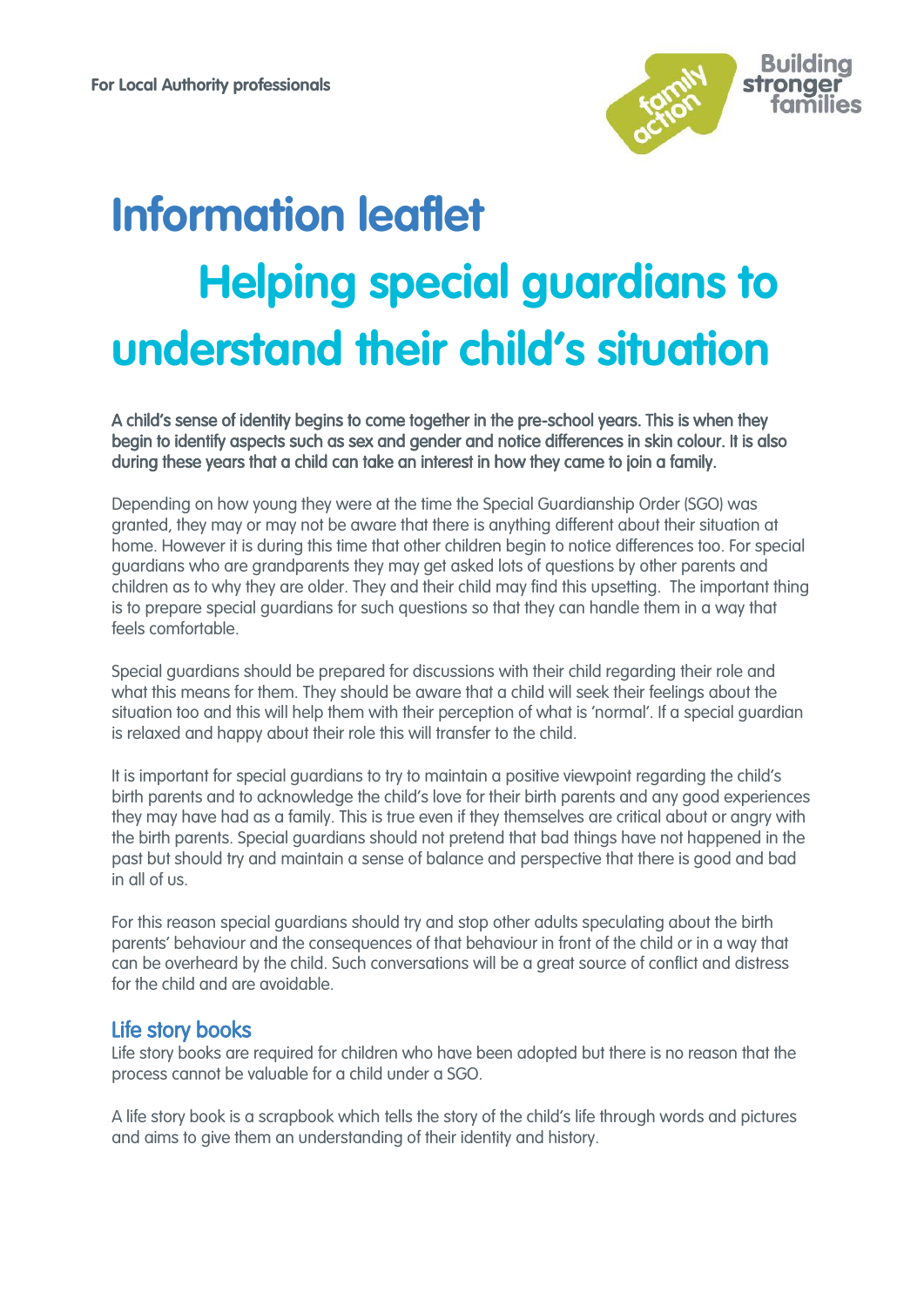

They help children by giving them a record of their history, allowing them to integrate the past into the future so that their childhood makes more sense to them. It also gives them an on-going narrative they hopefully feel they can add to as time goes by.

It can be a valuable tool for the child to return to when confronting old feelings or when trying to understand or accept the past. It allows them to remember the good times shared with their birth parents and put their lives into better context.

Special guardians can begin the process of creating a life story book by starting to gather together pictures of the child from different stages in their childhood and by asking other people who have known the child at different points in time to contribute their own pictures or written memories of the child at different ages and stages. As this website develops we hope that special guardians and local authority professionals will share their tips and experiences of life story work too.

### **Attachment**

Attachment describes interpersonal relationships between human beings. To thrive, children need to feel that they 'belong' and have strong attachments with the people who are caring for them, usually their parents. Special guardians need to understand the importance of attachment too. They need to ensure that they are emotionally available to the child and recognise when the child needs attention and respond accordingly.

# Useful books

There are a number of published children's books relating to identity and kinship care that may be very useful for children living with special guardians. The publishers, CoramBAAF and Hinton Publishing both produce a range of relevant books.

#### Publications discussing how to construct a Life Story book:

- Life Story Work with Children Who are Fostered or Adopted: Creative Ideas and Activities by Katie Wrench and Lesley Naylor
- Digital Life Story Work by Simon P. Hammond and Neil J. Cooper
- Life Story Work with Children Who are Fostered or Adopted: Creative Ideas and Activities by Katie Wrench and Lesley Naylor
- Digital Life Story Work by Simon P. Hammond and Neil J. Cooper
- Life Story Therapy with Traumatized Children: A Model for Practice by Richard Rose
- Reminiscence and Life Story Work, Fourth Edition by Faith Gibson
- Life Story Work: A Practical Guide to Helping Children Understand Their Past by Tony Ryan and Rodger Walker

#### Fiction books for children featuring kinship care

- Spiderman Peter is brought up by and lives with his aunt.
- The Cat Mummy by Jacqueline Wilson